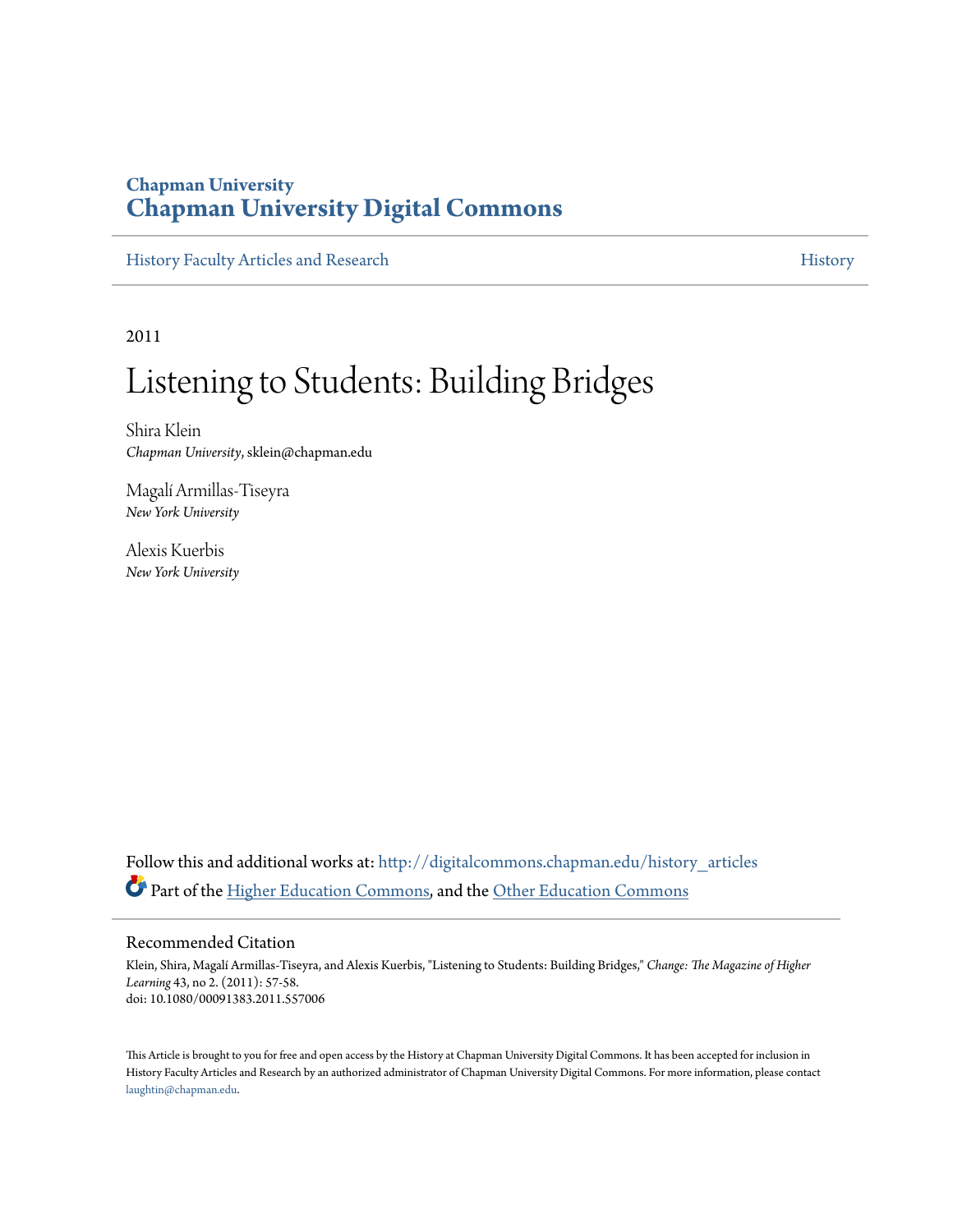## Listening to Students: Building Bridges

#### **Comments**

This is an Accepted Manuscript of an article published in *Change: The Magazine of Higher Learning*, volume 43, issue 2, in 2011, available online: [http://www.tandfonline.com/10.1080/00091383.2011.557006.](http://www.tandfonline.com/10.1080/00091383.2011.557006)

**Copyright** Taylor & Francis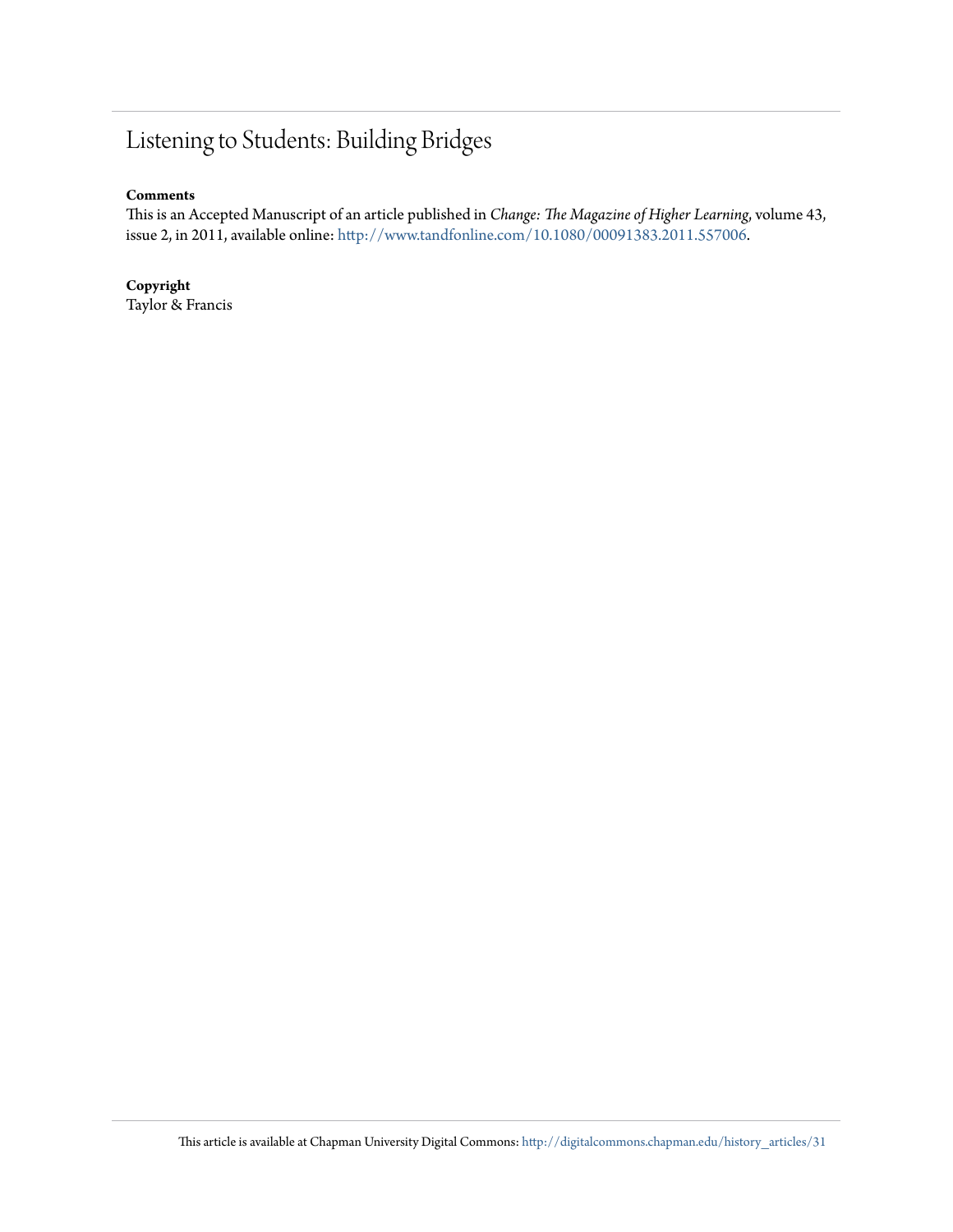S. Klein, A. Kuerbis, & M. Armillas-Tiseyra, "Building Bridges," *Change: The Magazine of Higher Learning*, March-April 2011, p. 57-58

#### **LISTENING TO STUDENTS**

#### **Building Bridges**

By Shira Klein, Magalí Armillas-Tiseyra, and Alexis Kuerbis

*"Cross-disciplinary" has become a buzzword in academia. Here we offer a student-based perspective on the benefits of cross-disciplinary discussion, based on our experience in New York University's Graduate Forum. Founded ten years ago by Catharine Stimpson, then dean of the Graduate School of Arts and Science (GSAS), the forum brings together graduate students across the university to present their research to each other. This cross-disciplinary discussion has taught us to build bridges between fields and people. By describing how this experience has enriched our work, we hope to inspire other institutions to initiate similar programs.*

*Once a month, ten doctoral students from throughout NYU convene for dinner and a discussion that is facilitated by a student moderator, with assistance from the dean of GSAS and the assistant dean for academic and student life. In preparation for each meeting, a preselected member of the forum circulates background readings. At the meeting that member then makes an hour-long presentation; this is followed by discussion of both the presentation and the readings, with the goal of examining the connections between disciplines and considering how their approaches differ.*

*In what follows, we three* alumnae *of the forum show how cross-disciplinary exchange has shaped our research, teaching, and communication with colleagues. We attended the forum in different years, and we specialize in different fields: history, literature, and social work.*

#### **Shira Klein: History and Judaic Studies**

The Graduate Forum helped me articulate the significance of my research. When I came up with my dissertation topic, modern Italian Jewish migration, I had to lay out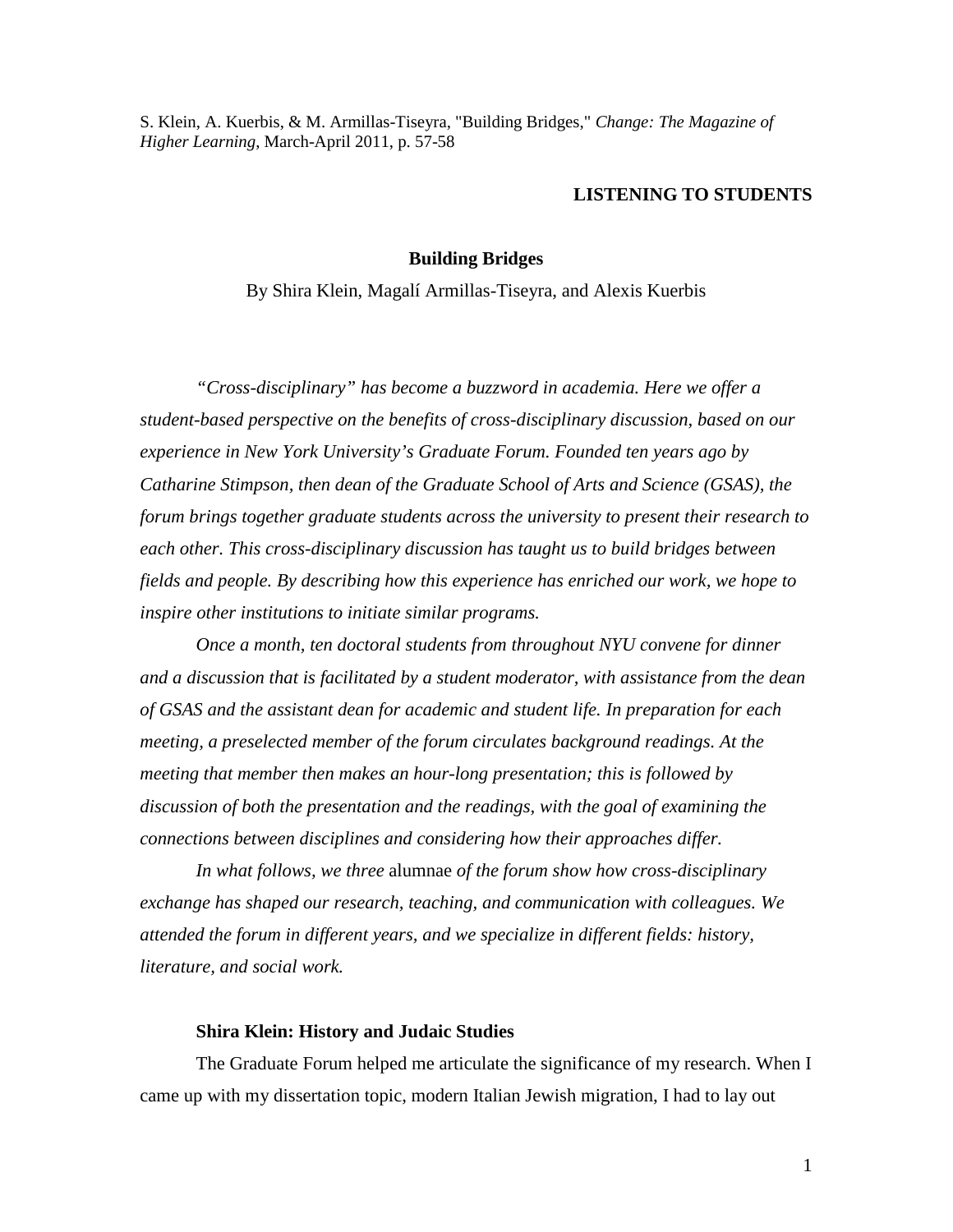convincing reasons why this subject deserved attention. But as I delved into the research, that larger purpose receded.

I spent day after day in the archives. I read family letters, personal diaries, and official reports. I crafted arguments about the experiences and identity of Italian Jewish refugees in the mid-twentieth century. In this intensive research phase, I put aside the question of why the topic mattered.

But when it was my turn to talk in the forum, I needed to find a way to interest the musician, philosopher, economist, and the others who made up the group in what I was doing. These colleagues might not understand or care about my precious yellowing documents. So in my presentation, I stressed the overarching question that drove the research. I quoted evocative letters and diaries but made sure that they always made my larger point. And I showed how this study illuminated more general issues regarding migration, ethnic identity, and philanthropy aimed at refugees.

It worked! In the discussion that followed my presentation, some colleagues drew connections between my discoveries and their own work in law and in neural science. Others tied my work to current concerns regarding migration, and one participant considered my findings in relation to her family's own migration experience. The members' comments illustrated that they understood not only my research but also why it mattered.

We historians have to engage in meticulous inquiry in order to create and support an argument. To work efficiently with archival data, we must put the broader questions on the back burner and focus on the analysis of the materials before us.

But we always need to remember the big picture. This can be difficult if all our colleagues are in our field, since they might not question the significance of our work. Cross-disciplinary exchange forces us to keep focused on what is at stake, and, if necessary, to reshape our projects so that they become more relevant.

The effort I put into the Graduate Forum has rewarded me in additional ways. I have improved my dissertation, conference papers, and grant proposals by clarifying why my work matters. I have also become a better teacher. By asking the "so what?" question when I prepare lessons, I inspire students to care about what they learn.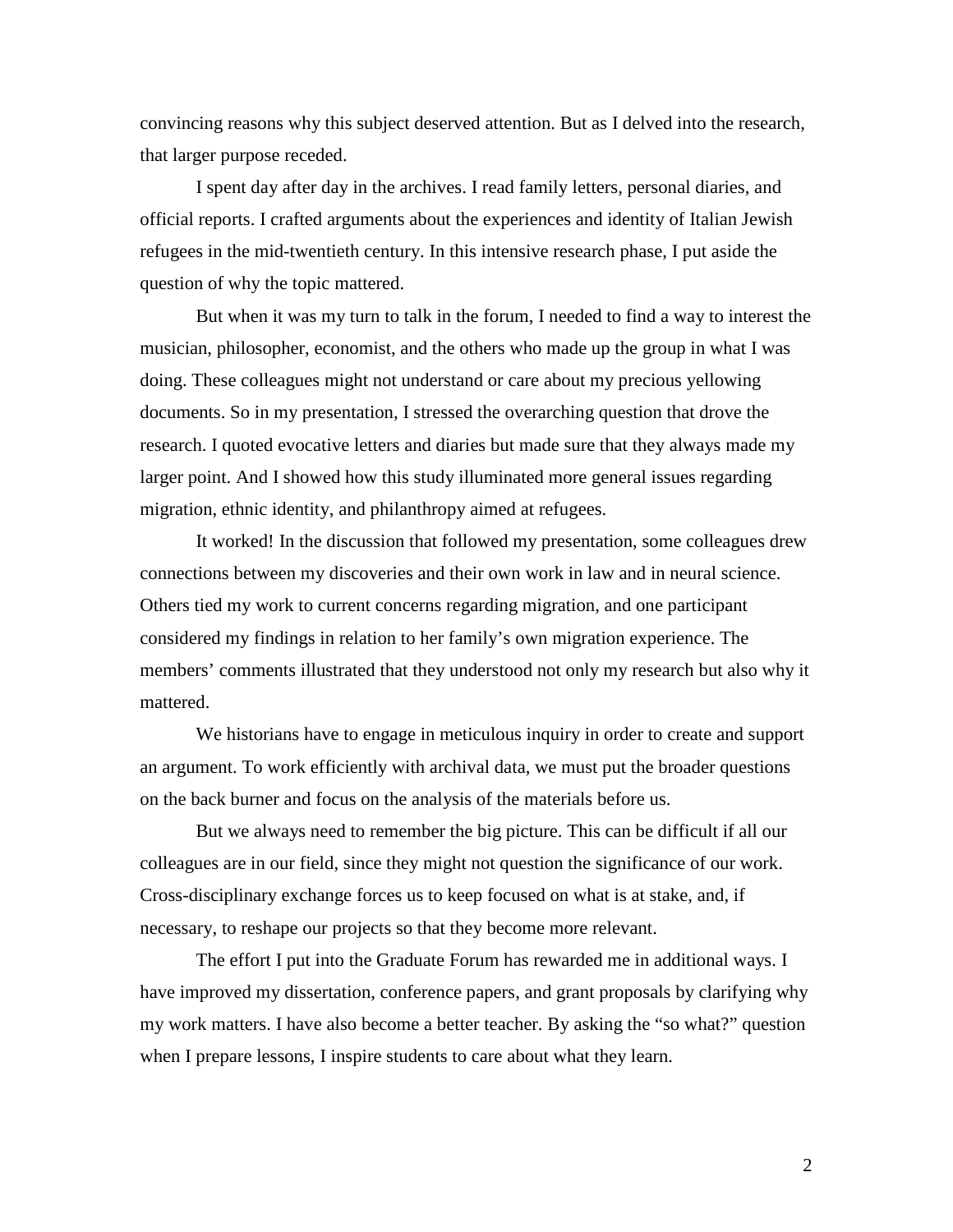Best of all, the forum members' enthusiasm about my work had the effect of renewing my own excitement. In the Graduate Forum, I put aside anxieties about deadlines and the dissertation and remembered why I was studying history in the first place.

#### **Magalí Armillas-Tiseyra: Comparative Literature**

Being a member of the Graduate Forum forced me to re-think the bases of my discipline; as a result, it has made me a better scholar and teacher. I joined the forum in my third year of graduate study. At the time, I was confident in my disciplinary flexibility. Literature—and literary studies—touches on so many realms of experience that I presumed I would have a certain currency with the subject matter of other disciplines (if not with their methods). I also assumed my colleagues would have a general familiarity with literature. But I quickly learned that general interest is not a substitute for the hard work necessary to communicate effectively across disciplinary boundaries.

In the Graduate Forum, I became responsible for explaining my work to an audience that was "uninitiated." To do so, I had to understand, even question, the concerns and goals of my discipline. It was an unsettling experience that would not have been possible within my department.

Graduate training necessarily requires that we narrow our focus and direct our attention to answering very specific questions. The assumptions that underlie our work often remain unexamined. But in speaking to my colleagues in the forum, I couldn't, for example, simply engage in a critique of the canon. I had to explain the concept of the "canon" and how it was constituted and why it is important to literary scholars, without resorting to theoretical shorthand or pure abstraction. And there were follow-up questions. The process was both more difficult and more rewarding than I could have imagined. Moments like these helped me realize the specificity of my position within a network of disciplines.

Learning to ask and answer these fundamental questions has made me better at what I do: it has given me a fuller sense of the value of the particular questions that I am asking. Over the years, I have come to appreciate the forum not as a replacement for the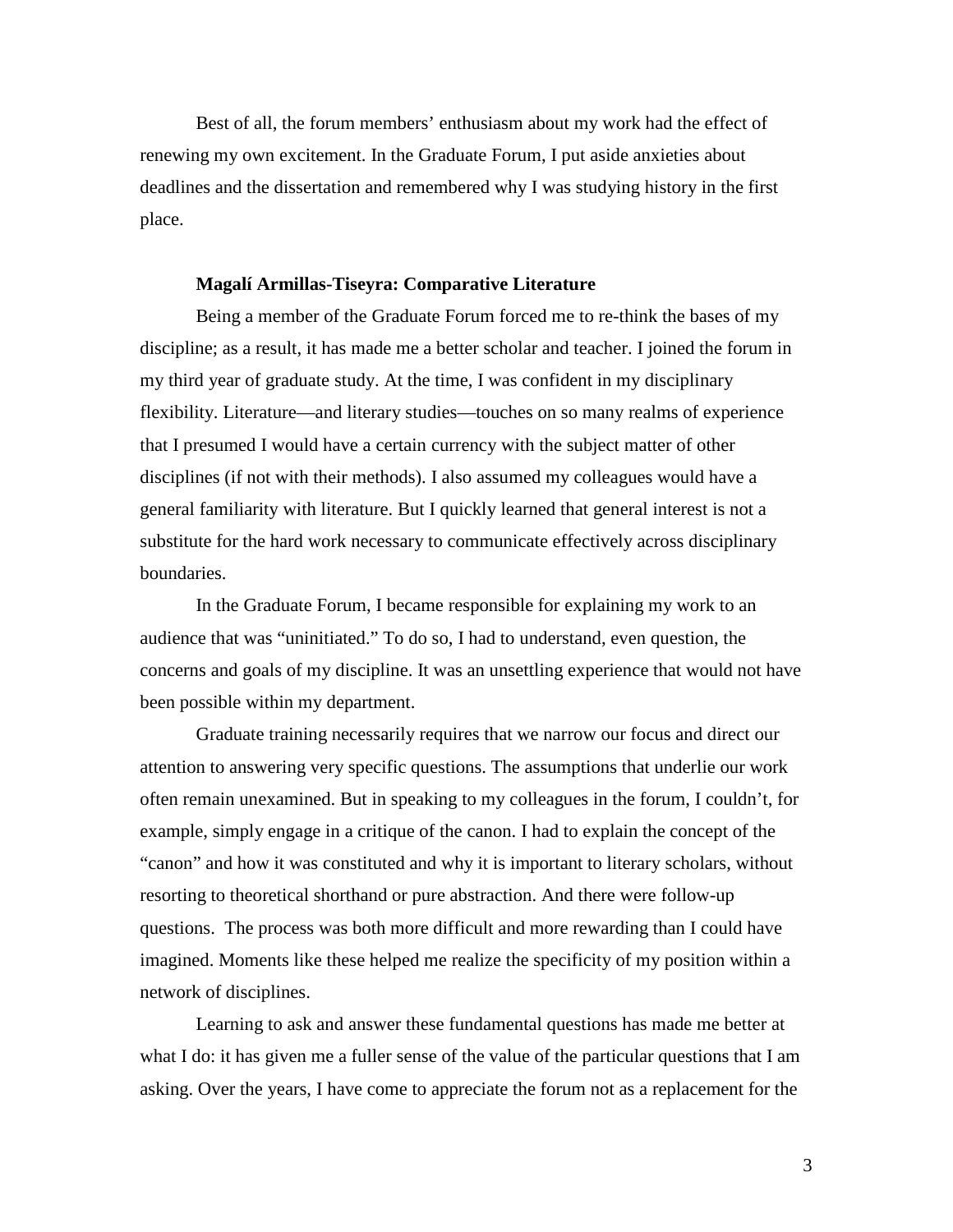training I am receiving in my department but as an invaluable counterpoint—in the musical sense of an accompaniment that provides contrast.

My experiences in the forum have made me sharper, more rigorous, and more generous. This is the case not just in my research or relations with colleagues but perhaps most notably in my work as a teacher. The challenges we face in the forum inevitably influence our practice in the classroom, where we deal with another group of non-experts. Learning to ask and answer difficult disciplinary questions in the forum, an intellectual community of equals, taught me to be ready for and respect these challenges when they come from students and to turn them into productive teaching moments.

Finally, the disciplinary richness of the forum allowed me to learn about and respect the differences among disciplines. This is the point from which truly interdisciplinary work must depart.

#### **Alexis Kuerbis: Clinical Social Work**

Almost five years after my tenure in the Graduate Forum, the experience continues to infuse, even revolutionize, my thinking, research questions, and interactions with clients. The communication skills I honed there provided me with a solid foundation for the next step in my career: collaboration with colleagues in other disciplines to create integrated theories, research, and practice.

The major funders of my work on addiction and its treatment call for research and technological development that can only be done by groups comprised of people with various kinds of expertise. Because of my experience in the Graduate Forum, I am uniquely suited to undertake such work.

Communication between disciplines is the beginning of a magnificent undoing of academic acculturation. As described by Shira and Magalí, effective communication among scholars from different disciplines entails a reexamination of one's own in order to convey its ideas, assumptions, tenets, and terms to others. In the forum, such communication was challenging but a continual joy—an opportunity to explain, teach, reflect, and learn in an unpressured environment.

This experience pushed me to move beyond allegiance to discipline-specific paradigms and to relinquish the specialized language I had spent a decade mastering. To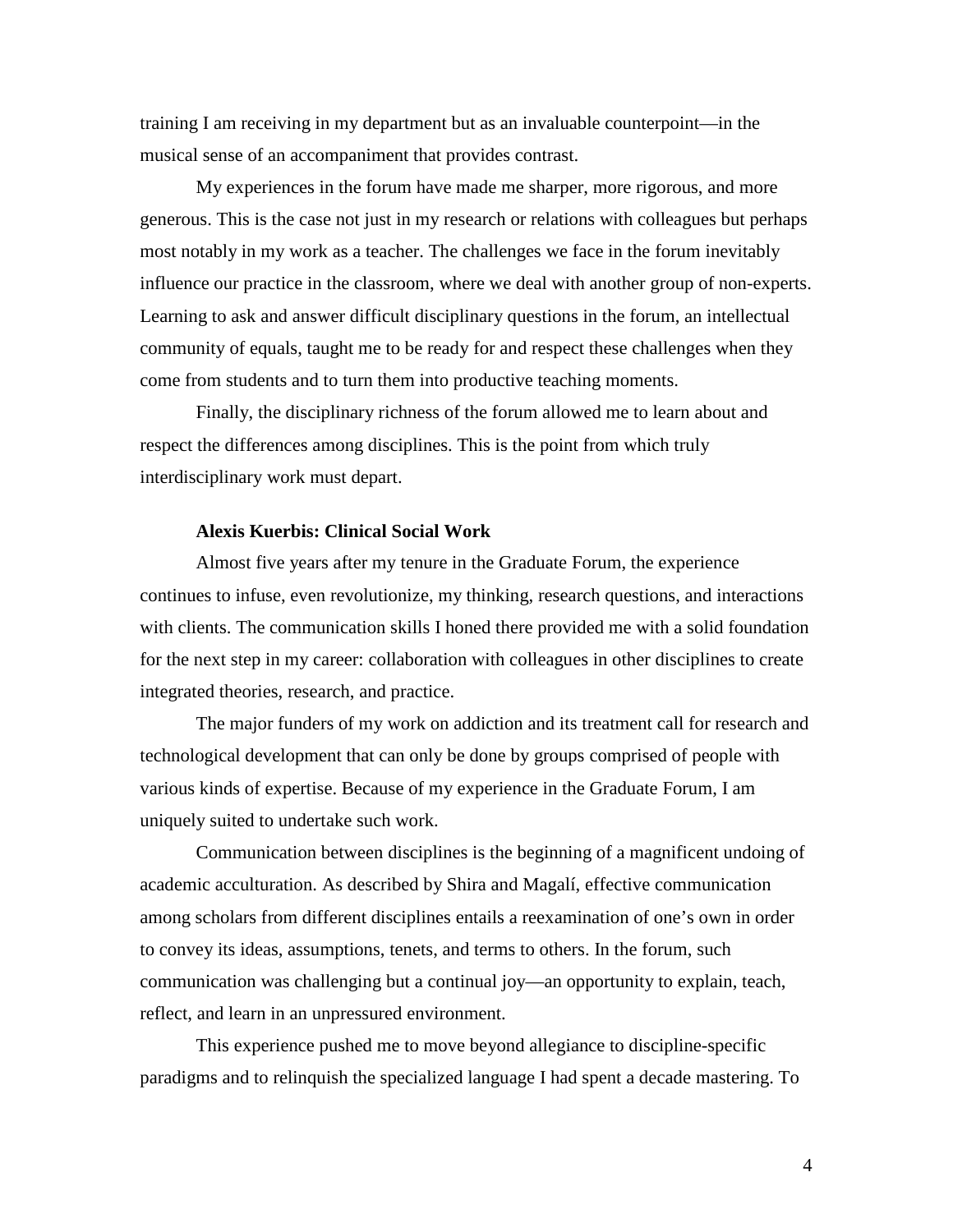unlearn these hard-earned habits was both frightening and liberating—requiring a leap of faith that rewards would ensure.

And they have. Outside a setting like the forum, both understanding others' work and merging it with one's own to build something new can be painstakingly slow and far more demanding than presenting one's work to encouraging colleagues, because it requires more than a cursory understanding of all the disciplines involved. Collaborators have to slough through the mire of disciplinary languages, each of which may have distinct terminologies for similar—even identical—concepts or identical terms for different constructs. From this process, we must establish an Esperanto—a common, sustainable language that we can use in doing innovative integrated work.

Collaborators need also need to produce something that garners support from a culture that reinforces academic silos. This further requires us to communicate the value and necessity of what we are doing to our disciplinary peers who may have yet to understand its worth.

But the rewards—both personal and professional—did materialize. Collaboration with scholars from other disciplines helps me look at old problems in fresh ways. As a social worker, I now incorporate social and cognitive psychological theories, neuroscience, American political history, mathematics, and economic theories in my work on addiction.

While others in my field also apply knowledge from other disciplines to their work, the Graduate Forum primed me for this much earlier in my career than would have otherwise have been the case. With funders now supporting cross-disciplinary research, I anticipate that participation in groups like the forum will prove to have been vital to my professional as well as my disciplinary development.

*As Shira shows, participating in a cross-disciplinary forum forces us to examine and articulate what is at stake in our projects. Magalí demonstrates that such a group makes us understand more thoroughly the goals and terms of our respective disciplines. Alexis illustrates that such forms of exchange prepare us for workplaces beyond academia, which increasingly require collaboration between fields. In each case, the*